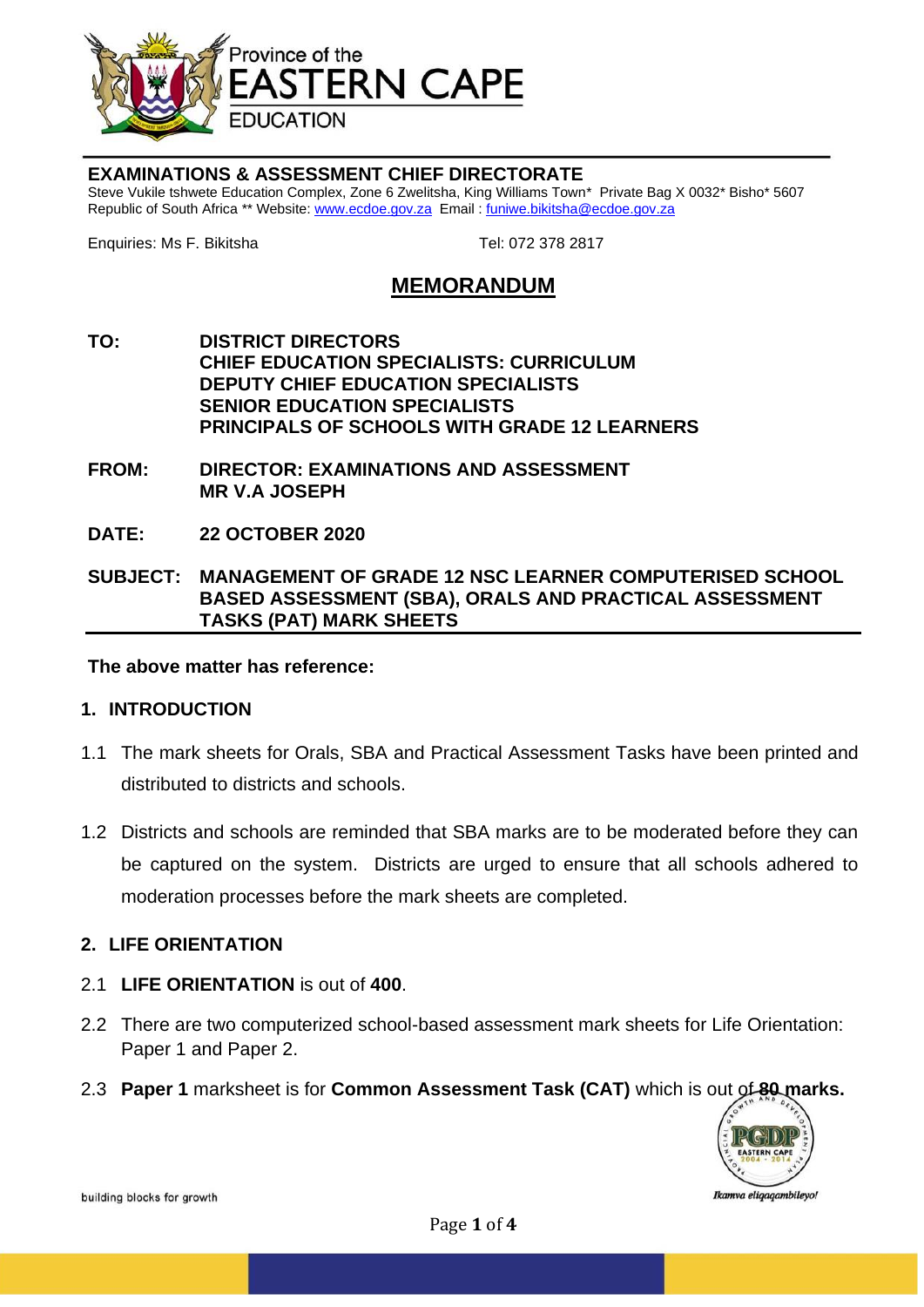- 2.4 **Paper 2** is meant for term 1, 2, 3 and Physical Education Task for term 4 school-based assessment tasks which is out of **320 marks.**
- 2.5 **Marks must be transferred in their original raw mark for both CAT (80 marks) and (SBA 320 marks).** *NO PERCENTAGE MUST BE USED.*

#### **3. HOW TO COMPLETE THE MARK SHEETS?**

- 3.1 The computerized mark sheet should be completed as follows:
- 3.1.1 Teachers must correctly and accurately transfer the marks from the SASAMS schedule onto the computerized mark sheet in black ink only. **Ensure that the marks that are filled in the computerized mark sheet are the same as those reflected in the school schedule. After the marks have been captured on the system, no corrections will be allowed.**
- 3.1.2 "Mark" column is for all marks before moderation.
- 3.1.3 "Moderated mark" column is for all marks after moderation.
- 3.1.4 If the candidate did not comply with SBA requirements with a valid reason, that candidate may be granted another opportunity to be assessed and such a candidate must submit the outstanding work or present him/herself for PAT or Oral within 3 months from the date on which the opportunity is given.
- 3.1.5 Valid reasons include the following: illness, humanitarian reasons or court appearance (all these must be supported by valid documentation).
- 3.1.6 If a learner has not submitted a component of SBA a reason must be established and not just be awarded a zero "0". It has been observed that when a learner has not submitted a component of School Based Assessment a learner is sometimes incorrectly awarded a "1" or "0". It is important to take note that zero "0" is a mark and not equivalent to absent.
- 3.1.7 The teacher must allocate a mark to every learner on the mark sheet and ensure that the following is adhered to: -
- 3.1.7.1 Every block in each column should be completed i.e. for 65 marks it should be captured as follows: -

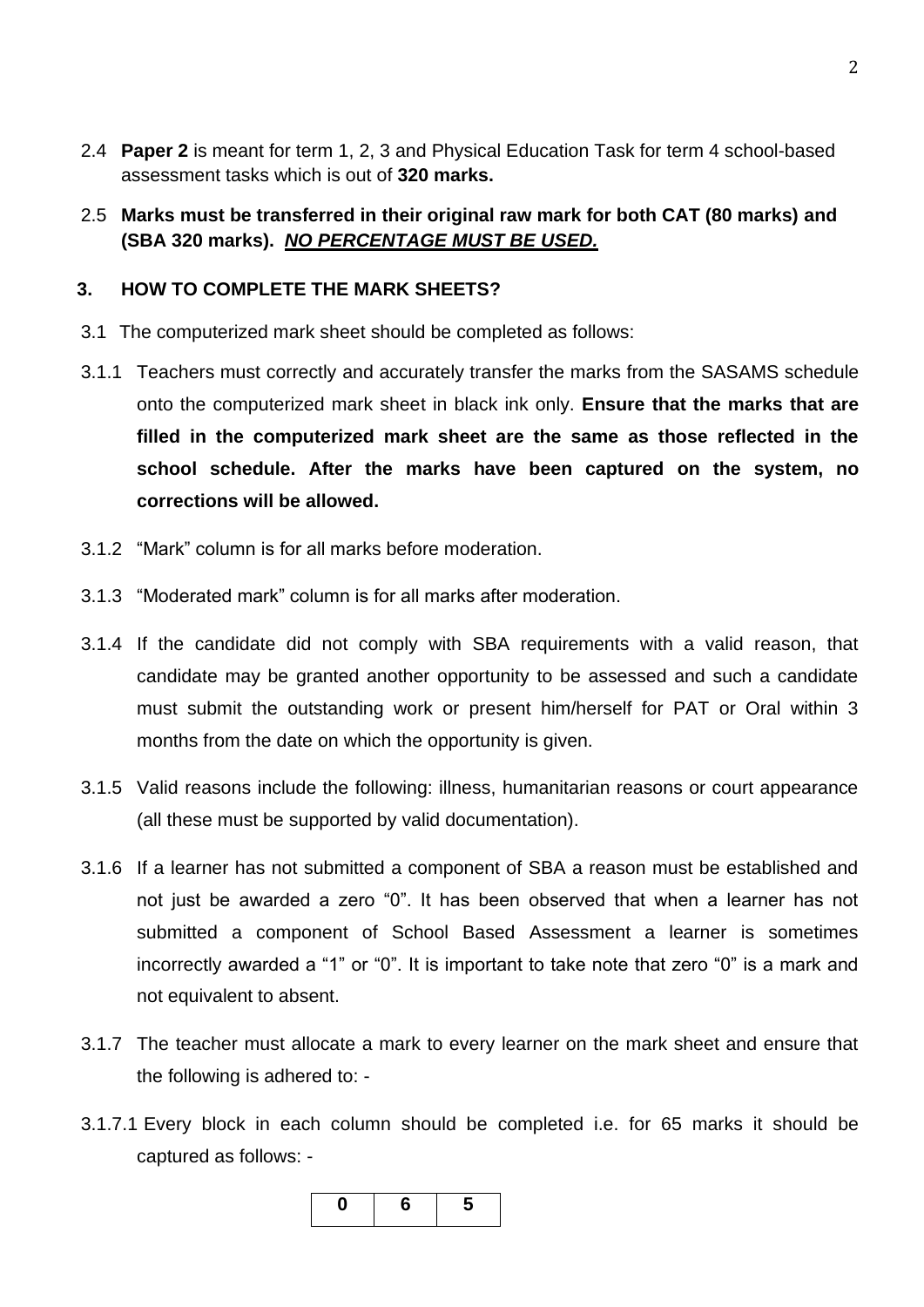### 3.1.7.2 **Marks must not exceed total marks reflected in the computerized mark sheet**.

- 3.1.7.3 **Marks should be added up and filled in the space provided. The mark sheet must be signed by the moderator.**
- **3.1.7.4 No corrections/amendments must be made on the official mark sheet. This means that no names, ID numbers and/or examination numbers may be added to mark sheets.**
- 3.1.7.5 No correction fluid, no scratching out and /or erase, cut and pasting of mark sheets will be accepted.
- 3.1.7.6 The Teacher, Principal and appointed Moderator must write their names.
- 3.1.7.7 **The stamp of the school institution must appear at the back of the mark sheet.**

#### **4. HANDLING OF IRREGULAR CASES**

- *4.1 In cases where the learner has been duplicated on a mark sheet, marks should be allocated on the first line, the second line should be filled with the same mark.*
- *4.2 In cases where an approved subject change is not effected in the system, 444 must be used. A copy of the approval letter must be attached.*
- *4.3 In cases where the learner is omitted, a copy of the preliminary schedule where the learner had appeared must be attached.*
- *4.4 In cases where the school requested a learner to be deregistered, 444 must be used. Letters from both the principal and the parent must be attached.*
- *4.5 In cases where the personal details have been captured incorrectly, a letter correcting the problem and the relevant evidence must be attached.*
- *4.6 In cases where the learner did not complete all tasks for SBA, 444 must be used on the school mark schedule and the computerised mark sheet.*
- *4.7 All 444 cases must be accompanied by a written explanation. No mark sheet with 444 will be accepted without this requirement.*
- *4.8 The cases must be submitted to District Offices on or before 30 October 2020.*
- *4.9 District Office must submit all irregular cases with covering letters and supporting documents to Ms F. Bikitsha, [Funiwe.bikitsha@gmail.com,](mailto:Funiwe.bikitsha@gmail.com) on or before 02 November 2020.*